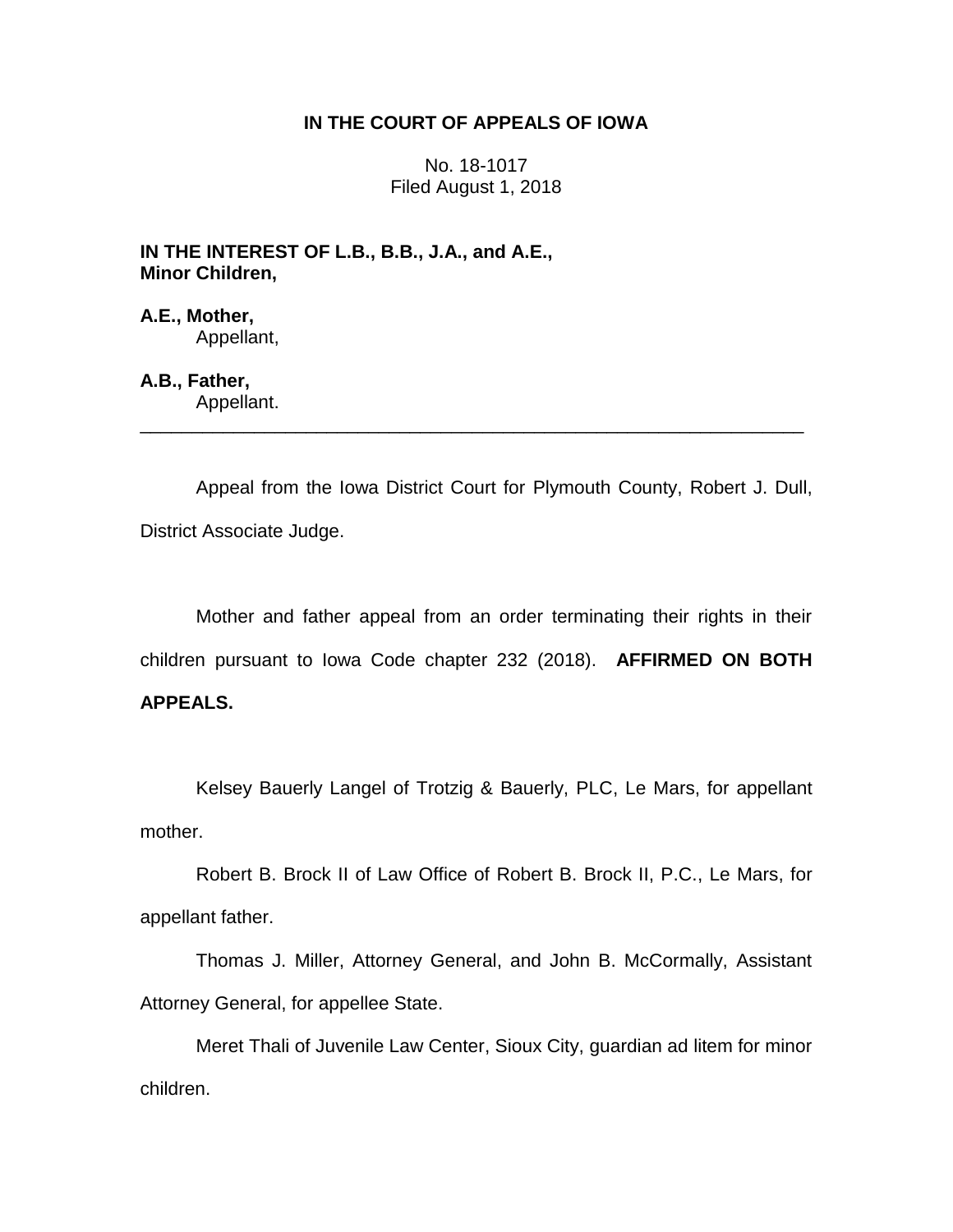Considered by Potterfield, P.J., and Bower and McDonald, JJ.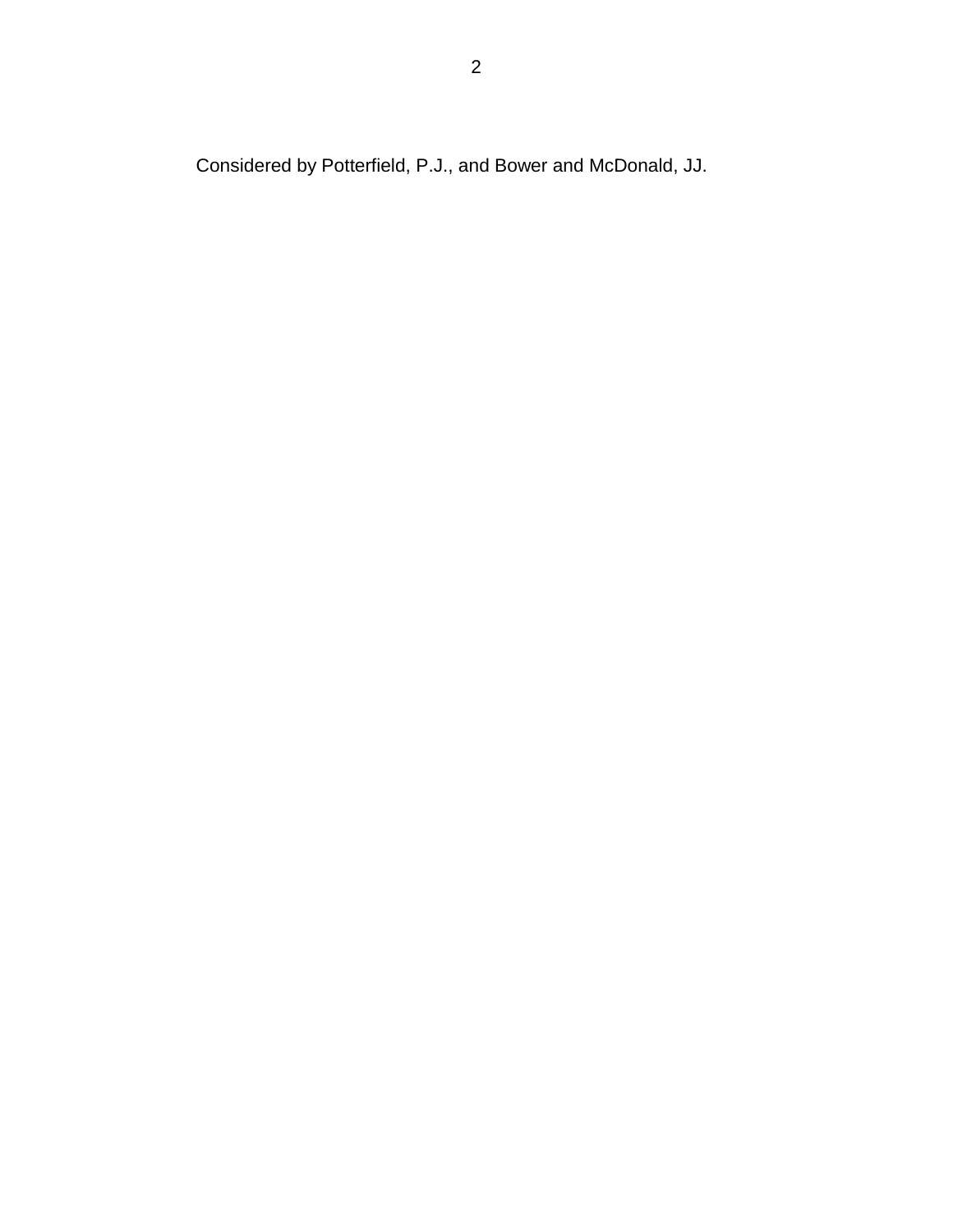## **MCDONALD, Judge.**

This case arises out of a chapter 232 proceeding to terminate the parental rights of Alicia and Andrew. Alicia is the mother of J.A., A.E., L.B., and B.B. Andrew is the father of L.B. and B.B. The juvenile court terminated Alicia's rights in her children pursuant to Iowa Code section 232.116(1)(f) (2018). The juvenile court terminated Andrew's parental rights in his children pursuant to Iowa Code section 232.116(1)(f) and (*l*). The juvenile court also terminated the parental rights of the fathers of J.A. and A.E. Those fathers do not appeal.

This court reviews termination proceedings de novo. *See In re A.M.*, 843 N.W.2d 100, 110 (Iowa 2014). The statutory framework authorizing the termination of a parent-child relationship is well established. *See In re A.S.*, 906 N.W.2d 467, 472–73 (Iowa 2018) (setting forth the statutory framework). The burden is on the State to prove by clear and convincing evidence (1) the statutory ground or grounds authorizing the termination of parental rights and (2) termination of parental rights is in the best interest of the child. *See In re E.H.*, No. 17-0615, 2017 WL 2684420, at \*1 (Iowa Ct. App. June 21, 2017). Even where the State proves its case, the juvenile court has the discretion to preserve the parent-child relationship where the parent proves by clear and convincing evidence a statutory factor allowing preservation of the parent-child relationship. *See* Iowa Code § 232.116(3) (setting forth permissive factors to avoid the termination of parental rights); *In re A.S.*, 906 N.W.2d at 476 (stating it is the parent's burden to prove an exception to termination).

We first address the sufficiency of the evidence supporting the termination of Alicia and Andrew's parental rights. Where "the juvenile court terminates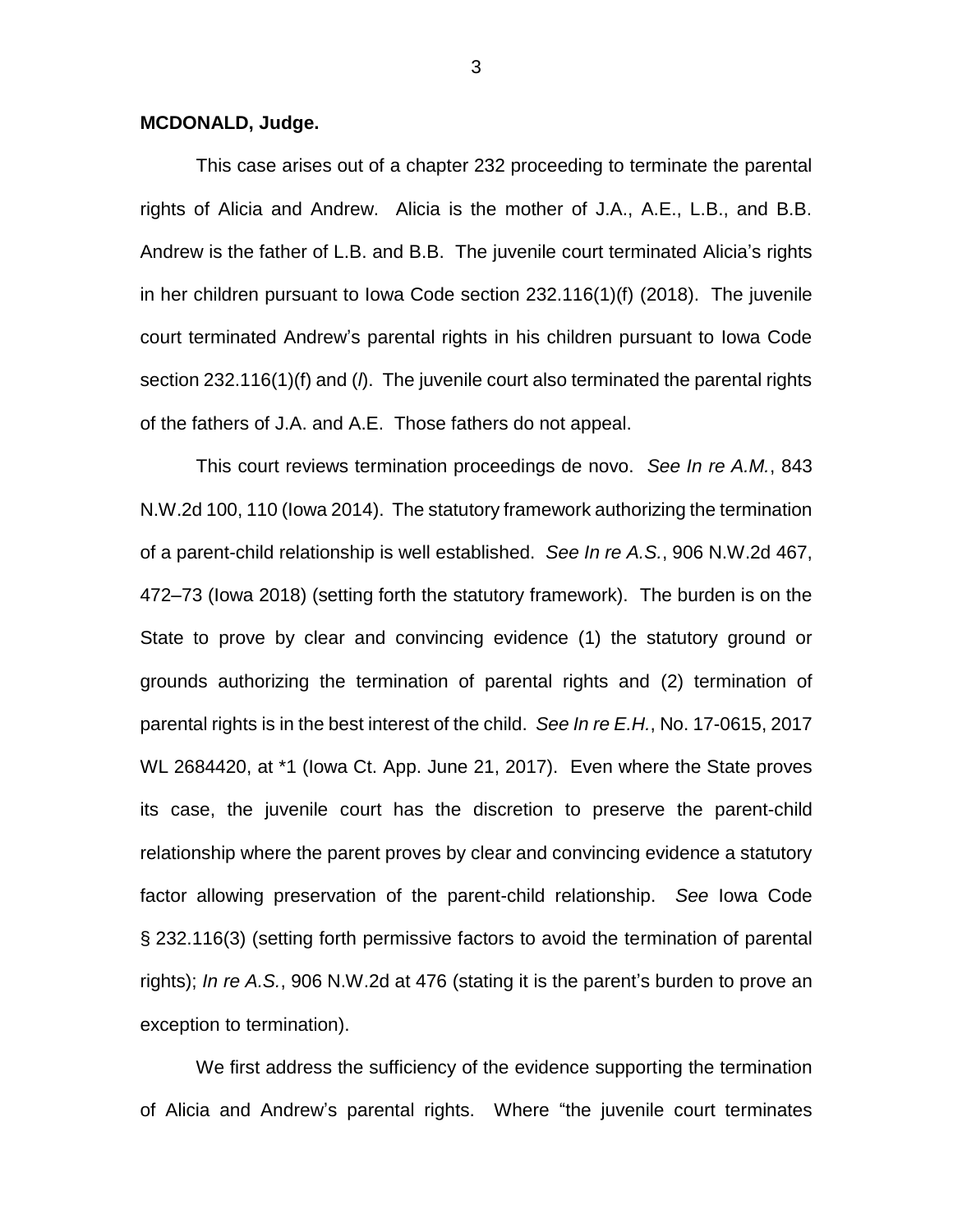parental rights on more than one statutory ground, we may affirm the juvenile court's order on any ground we find supported by the record." *In re A.B.*, 815 N.W.2d 764, 774 (Iowa 2012). We focus our attention on the statutory ground set forth in section 232.116(1)(f). As relevant here, this provision requires "clear and convincing evidence the children would be exposed to an appreciable risk of adjudicatory harm if returned to the parent's custody at the time of the termination hearing." *In re E.H.*, 2017 WL 2684420, at \*1. In assessing the sufficiency of the evidence regarding the best interest of the children, we "give primary consideration to the children's safety, to the best placement for furthering the long-term nurturing and growth of the children, and to the physical, mental, and emotional condition and needs of the children." *In re P.L.*, 778 N.W.2d 33, 39 (Iowa 2010) (quoting Iowa Code § 232.116(2)) (altered for readability).

On de novo review, we conclude the State proved by clear and convincing evidence this statutory ground authorizing the termination of Alicia's rights and termination of Alicia's rights is in the best interest of the children. Alicia has a long history of involvement with the Iowa Department of Human Services (IDHS) due to her substance abuse, among other things. Most recently, IDHS became involved with this family in December 2014. Since that time, Alicia has continued to use controlled substances, including methamphetamine, and has not demonstrated the ability to maintain sobriety for any appreciable time outside a custodial setting. Her continued use of methamphetamine creates an appreciable risk of adjudicatory harm to the children and supports the termination of her parental rights. *See, e.g., In re A.B.*, 815 N.W.2d at 776 (noting drug addiction can render a parent unable to care for children); *In re K.C.*, No. 18-0581, 2018 WL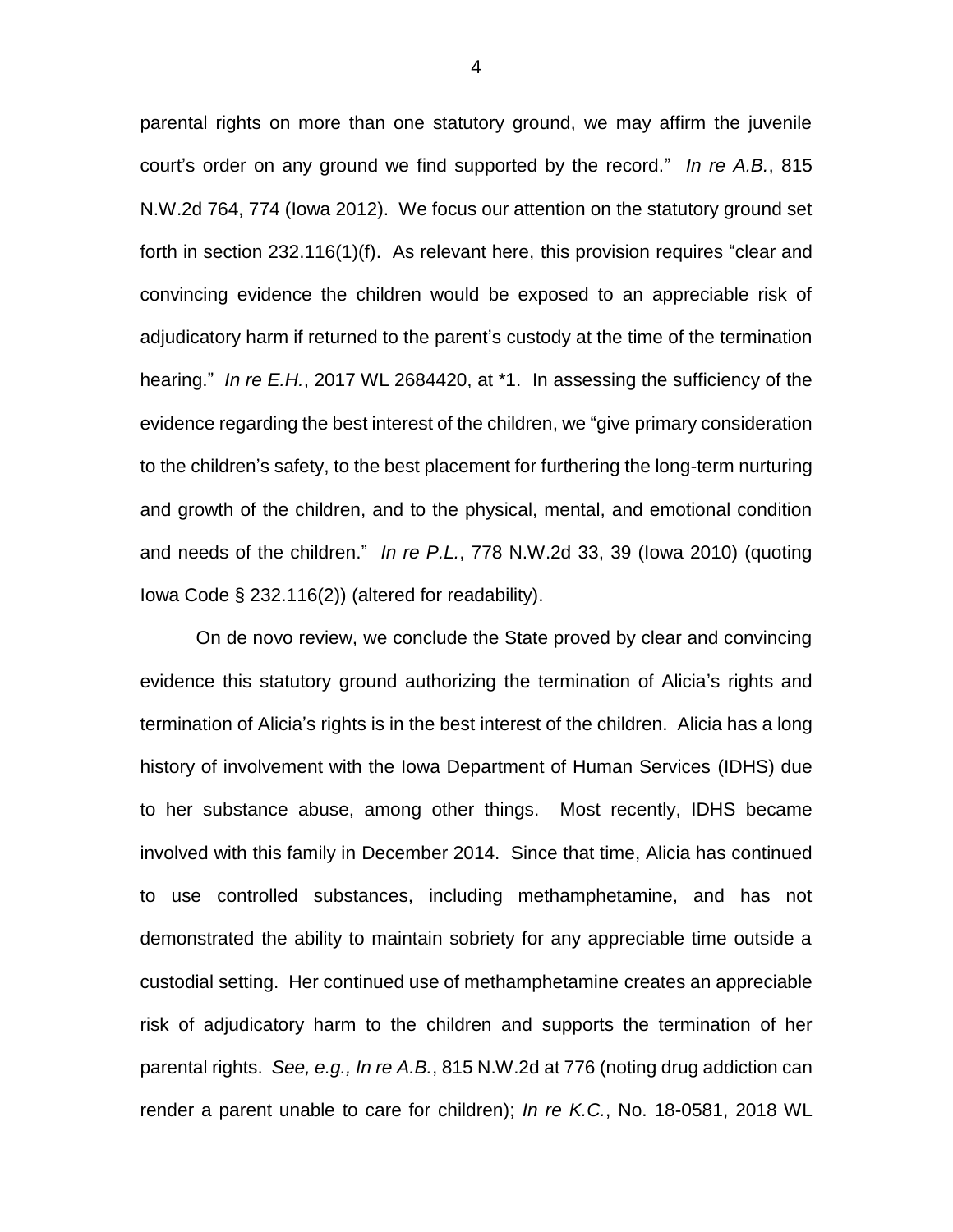3057888, at \*2 (Iowa Ct. App. June 20, 2018) (affirming termination where mother had long history of substance abuse); *In re L.S.*, No. 17-1824, 2018 WL 540968, at \*1 (Iowa Ct. App. Jan. 24, 2018) (providing untreated substance abuse can create a risk of harm to the children); *In re B.C.*, No. 17-0933, 2017 WL 4050975, at \*1 (Iowa Ct. App. Sept. 13, 2017) (affirming termination where mother had history of drug abuse and limited success with treatment and other services); *In re R.P.*, No. 16-1154, 2016 WL 4544426, at \*2 (Iowa Ct. App. Aug. 31, 2016) (affirming termination of parental rights of parent with history of drug abuse); *In re K.F.*, No. 14-0892, 2014 WL 4635463, at \*3 (Iowa Ct. App. Sept. 17, 2014) (finding termination appropriate, where, as here, "[a]lthough [the mother] has been involved with services concerning her children at least three times, she does not obtain any lasting benefit from those services"); *In re H.L.*, No. 14-0708, 2014 WL 3513262, at \*3 (Iowa Ct. App. July 16, 2014) (affirming termination of parental rights when parent had history of substance abuse). In addition, Alicia has a history of unstable employment and housing and was essentially homeless at the time of the termination hearing. Alicia's economic instability and concomitant inability to meet the most basic needs of her children create an appreciable risk of harm to the children and supports the termination of her parental rights. *See, e.g.*, *In re J.M.*, No. 18-0163, 2018 WL 1631391, at \*2 (Iowa Ct. App. Apr. 4, 2018) (affirming termination where father was unable to meet the basic needs of the children due to "inability to maintain employment and obtain stable housing"); *In re D.M.*, No. 18- 0086, 2018 WL 1433104, at \*2 (Iowa Ct. App. Mar. 21, 2018) (holding financial instability and homelessness showed mother would not be able to provide care for the children without creating an appreciable risk of adjudicatory harm); *In re J.C.*,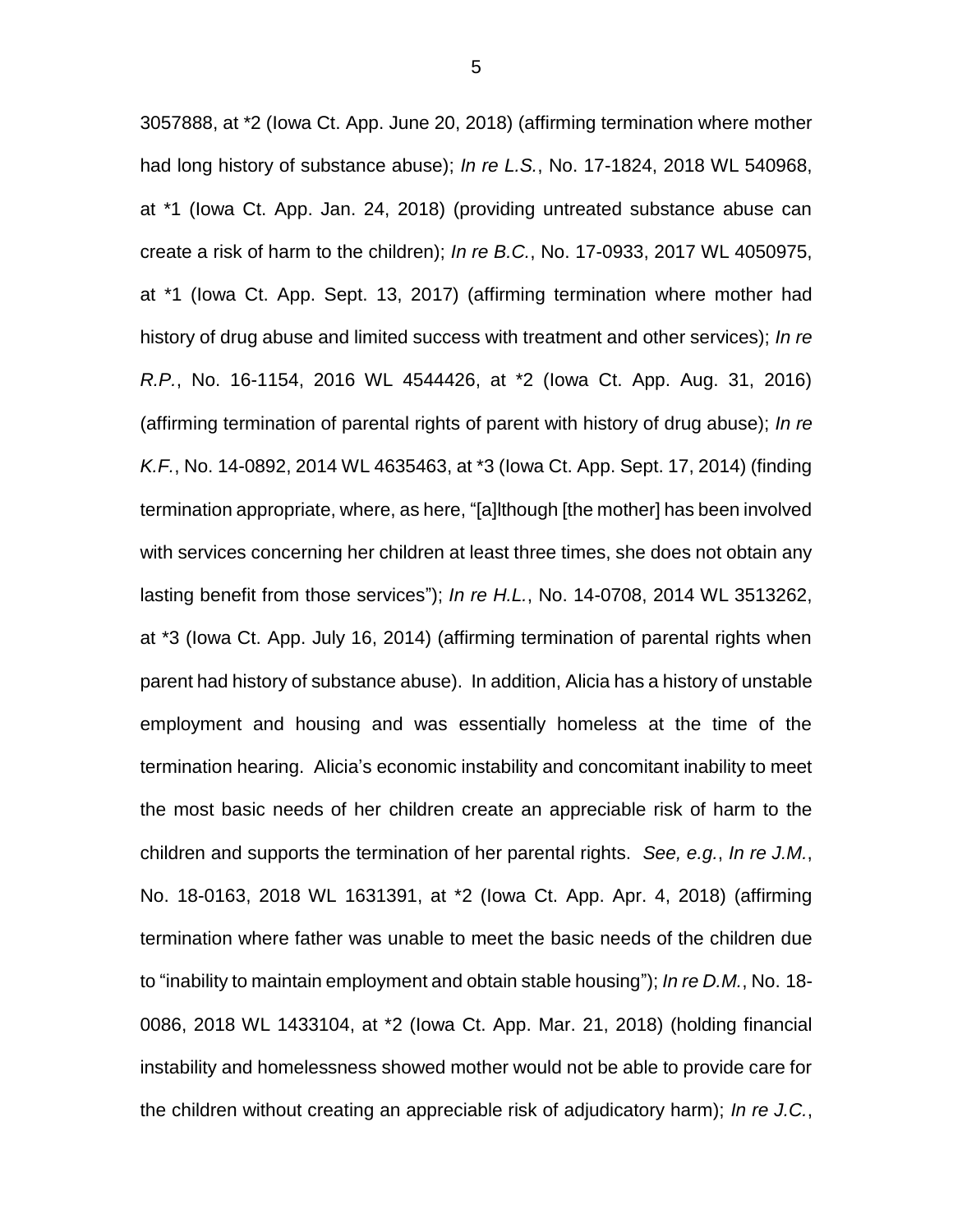No. 17-0750, 2017 WL 3283395, at \*3 (Iowa Ct. App. Aug. 2, 2017) (affirming termination of parental rights where mother was unemployed and essentially homeless); *In re E.R.*, No. 14-1816, 2015 WL 162177, at \*3 (Iowa Ct. App. Jan. 14, 2015) (discussing mother's financial instability and inability to meet the child's basic needs as one basis for termination); *In re J.A.*, No. 13-0735, 2013 WL 4012434, at \*2 (Iowa Ct. App. Aug. 7, 2013) (noting mother's financial instability as significant factor in termination); *In re K.K.*, No. 02-0350, 2002 WL 987376, at \*1 (Iowa Ct. App. May 15, 2002) (same); *In re K.H.*, No. 03-0671, 2003 WL 21459582, at \*2 (Iowa Ct. App. June 25, 2003) (concluding the children would be at a continued risk for harm when the father did not have stable employment or housing).

On de novo review, we also conclude the State proved by clear and convincing evidence the statutory ground authorizing the termination of Andrew's parental rights and termination of his rights is in the best interest of his children. Like Alicia, Andrew has a long history of substance abuse that precluded him from providing adequate care for the children. In addition, Andrew has a long history of criminal behavior resulting in his incarceration. Andrew was incarcerated for most of this case and remained incarcerated at the time of the termination hearing. Andrew's long history of substance abuse, criminal behavior, and incarceration precludes the return of the children to his care and supports the termination of his parental rights. *See, e.g.*, *In re J.M.*, 2018 WL 1631391 at \*1 (affirming termination pursuant to section 232.116(1)(f) and (h) where father was incarcerated at the time of the termination hearing); *In re A.P*., No. 17-1830, 2018 WL 540985, at \*3 (Iowa Ct. App. Jan. 24, 2018) (finding incarceration at the time of the termination hearing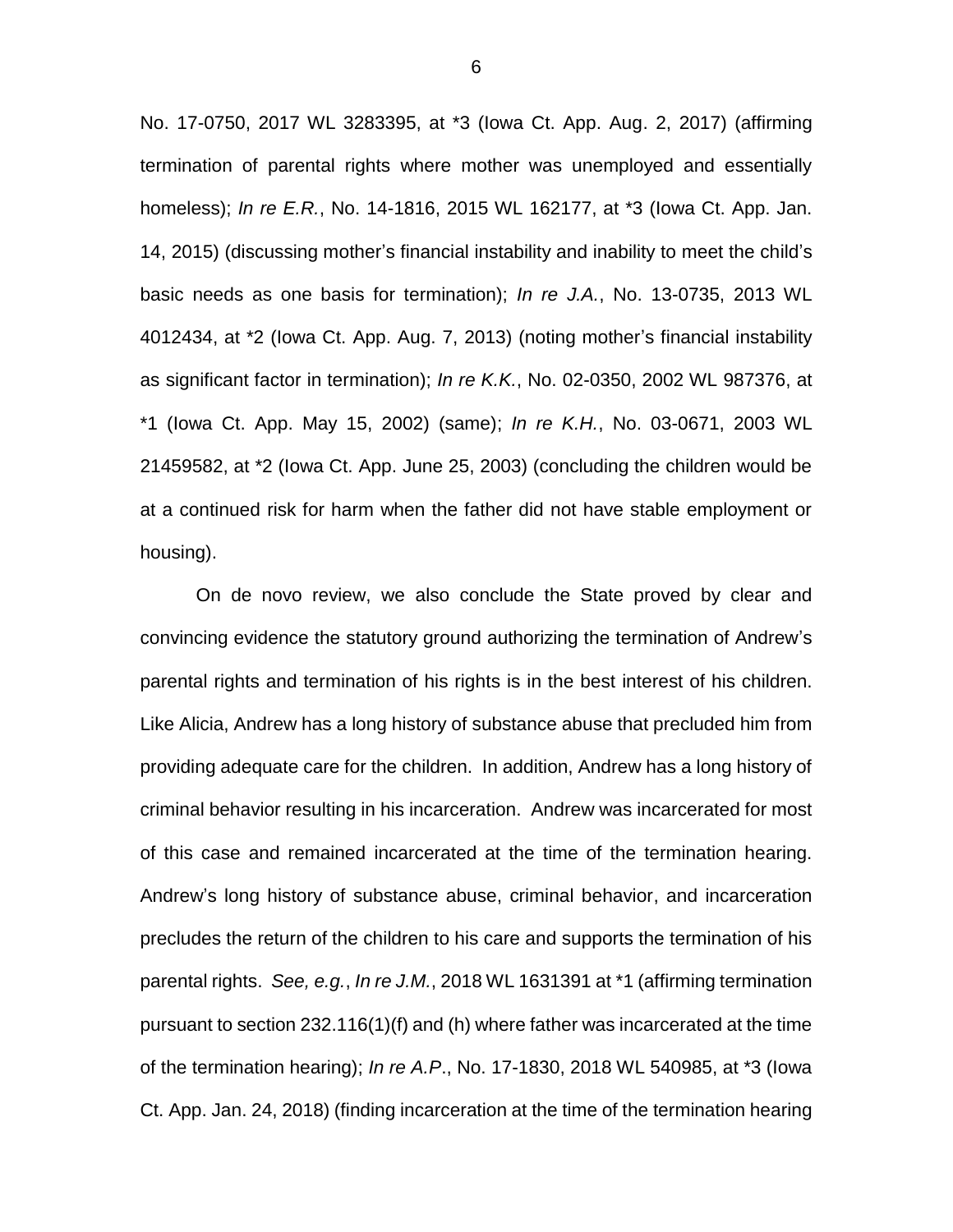satisfies the requirements of section 232.116(1)(f) and (h)); *In re D.S.*, No. 16- 1149, 2016 WL 5408175, at \*1 (Iowa Ct. App. Sept. 28, 2016) (finding sufficient grounds for termination where "[t]he father admitted at the combined permanency review and termination-of-parental-rights hearing that he could not care for his child at that time due to his incarceration").

Alicia contends this court should exercise its discretion and not terminate her parental rights due to the strength of the bond between her and her children. Section 232.116(3)(c) provides the court may avoid termination if "there is clear and convincing evidence that the termination would be detrimental to the child at the time due to the closeness of the parent-child relationship." The existence of a bond between the mother and the children is a factor that can weigh against termination, but the court may use its discretion in deciding whether to apply the factor to continue the parent-child relationship. *See In re A.M.*, 843 N.W.2d at 113. In exercising the discretion to preserve the relationship, our consideration is not merely whether there is a bond, "our consideration must center on whether the child[ren] will be disadvantaged by termination, and whether the disadvantage overcomes" Alicia's inability to provide for the needs of the children. *See In re D.W.*, 791 N.W.2d at 709; *see also* Iowa Code § 232.116(2) (setting forth the factors in determining the child's best interests).

We decline to preserve the parent-child relationship pursuant to section 232.116(3)(c). The record reflects Alicia has a bond with her children. There is not clear and convincing evidence, however, any disadvantage caused by termination of her parental rights is more significant than the benefit to the children. To this point in time, Alicia's life is a story of substance abuse and instability

7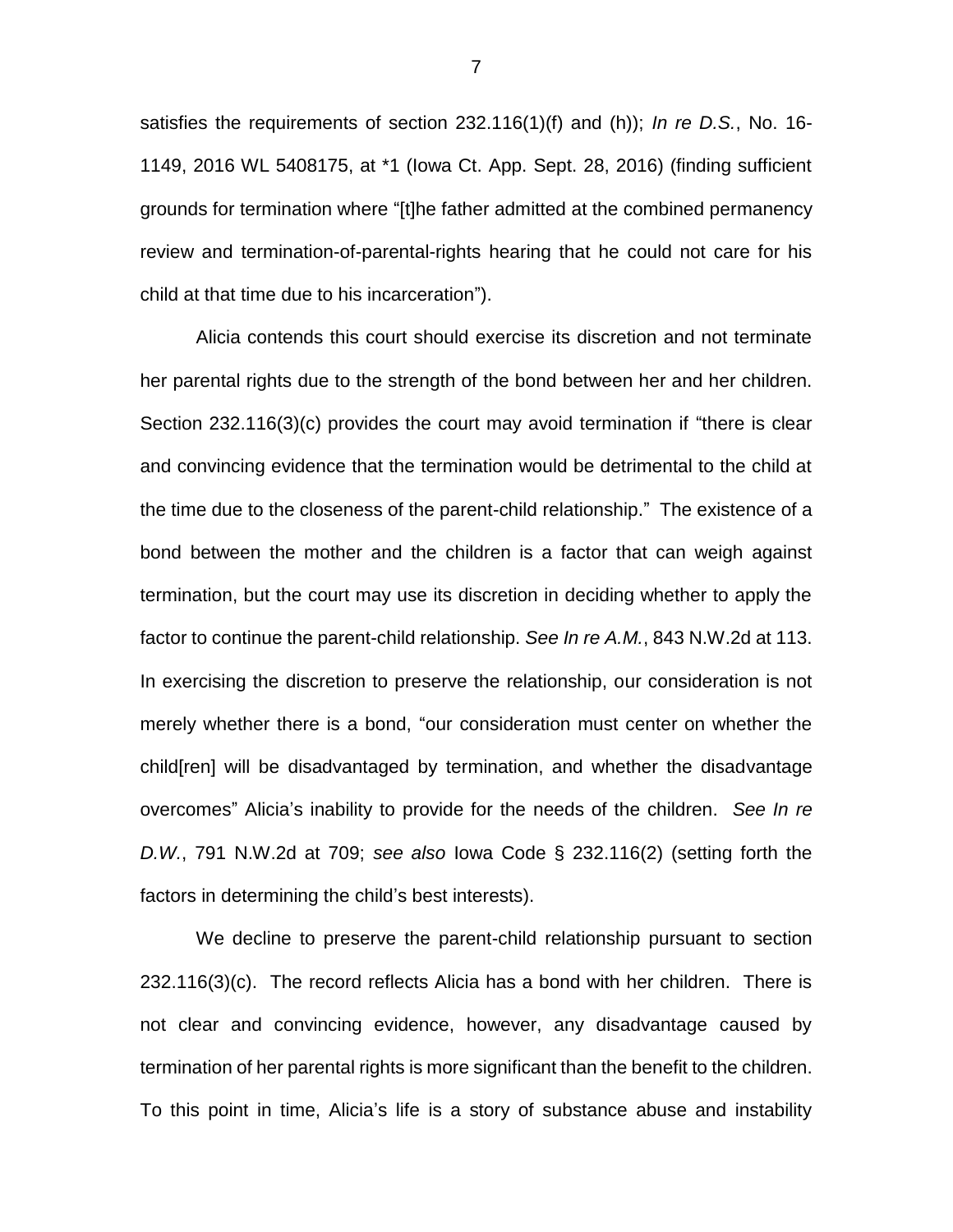punctuated by brief interludes of compelled sobriety. What is past is prologue. *See In re J.E.*, 723 N.W.2d 793, 798 (Iowa 2006) (noting a parent's past performance is indicative of the quality of care the parent may provide going forward); *In re N.F.*, 579 N.W.2d 338, 341 (Iowa Ct. App. 1998) ("[I]n considering the impact of drug addiction, we must consider the treatment history of the parent to gauge the likelihood that the parent will be in a position to parent the child in the foreseeable future. Where the parent has been unable to rise above the addiction and experience sustained sobriety in a noncustodial setting, and establish the essential support system to maintain sobriety, there is little hope of success in parenting." (citation omitted)). In contrast, the children have the opportunity to obtain necessary stability and care in her absence. On de novo review, we conclude the discretionary exception should not serve to preclude the termination of Alicia's parental rights.

Finally, Alicia contends the juvenile court should have granted her an additional six months' time to reunite with the children. To defer permanency for six months, the juvenile court was required to "enumerate the specific factors, conditions, or expected behavioral changes which comprise the basis for the determination that the need for removal of the child[ren] from the child[ren]'s home will no longer exist at the end of the additional six-month period." Iowa Code § 232.104(2)(b). Here, there is no reason to believe an additional six months' time would have resolved the conditions necessitating removal of the children from Alicia's care. This case has been pending since February 2015. Alicia has received numerous services to address her substance abuse and lack of employment and housing but to no avail. Alicia's caseworker testified Alicia tested

8